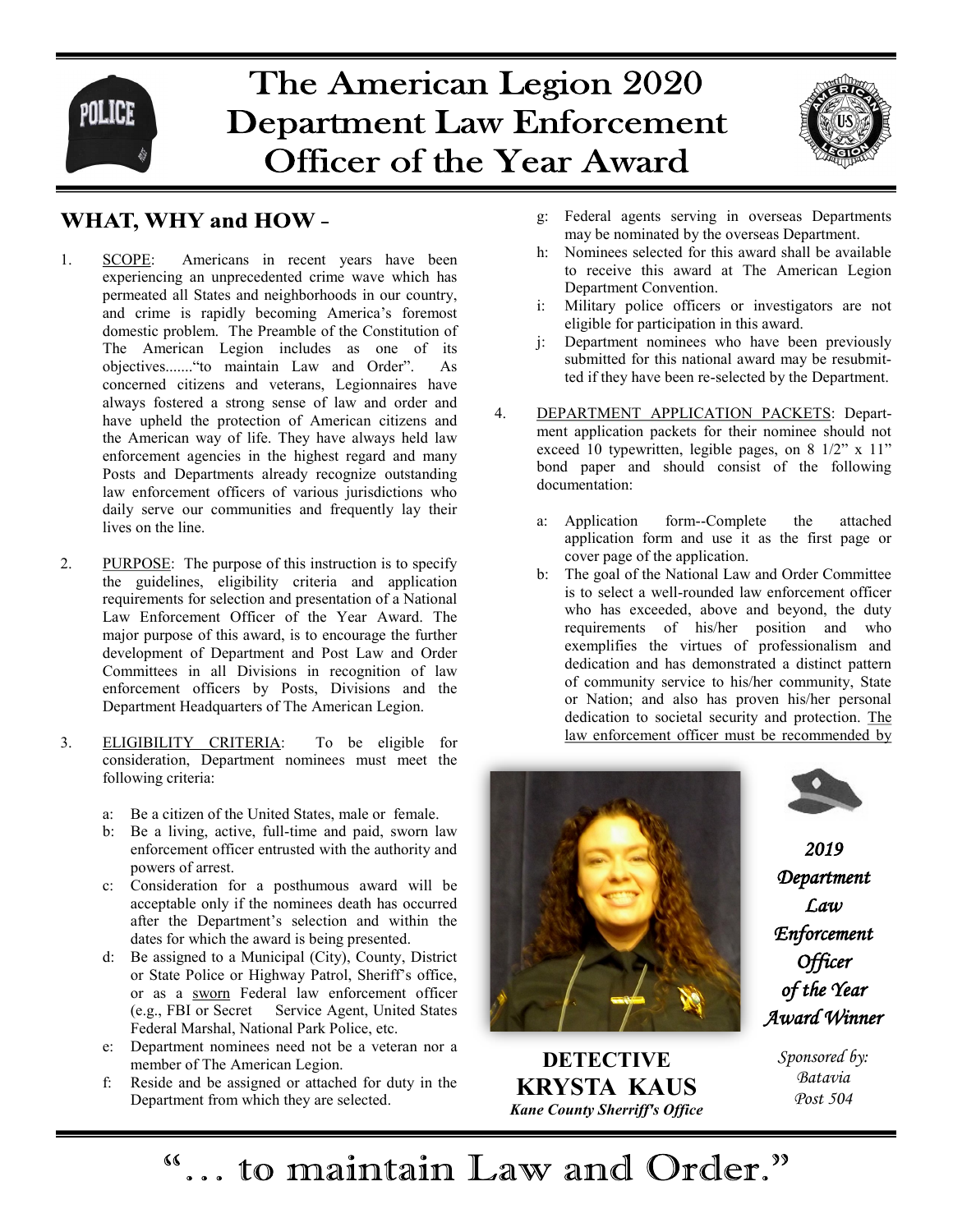his/her Commanding Officer or Supervisor for this award. The Commanding Officer or Supervisor should also state that the law enforcement officer, if selected for this award, will be available for its presentation at Department Convention. Specific acts of heroism and meritorious citations presented by his/her law enforcement agency should be included and documented. The application packet should be subdivided into the following categories:

| Section |    | <b>Professional Career</b> |
|---------|----|----------------------------|
| Section | Н  | <b>Community Service</b>   |
| Section | Ш  | Heroism                    |
| Section | IV | Letters of Recognition     |
| Section | V  | News Clippings             |
|         |    |                            |

- c: Community Service: Outstanding service to the Community, State or Nation by the officer, in both on-duty and off-duty activities, should be explained for the past year and may include previous years. Cite, for example, awards and/or supporting letters from City or County Commissioners, letters from State officials and letters from The American Legion Department or Posts, or from citizens attesting to and commending the officer for his/her community service contributions.
- d: Citations for heroism or meritorious performance of duty should be explained for the past year and may include previous years. Include citations and any supporting letters from the officer's chain of command as well as other documentation from City, County, State authorities and American Legion officials as further evidence of heroic and/or meritorious performance of duty by the officer.
- e: Include a copy of your nominee's State or Federal certification as a law enforcement officer as well as copies of pertinent training and education certificates as appropriate.
- f: Include a full-length color or black and white photo of the nominee.
- g: The Department which submits the winning nominee will be notified by certified mail as expeditiously as possible.
- h: Remember to let your nominee know what The American Legion Department Law Enforcement Officer of the Year Award is, and receive assurance from the officer's chain of command that if your nominee is selected as the winner that he/she will be available for the award presentation at the Department Convention. The winning officer is requested to appear in full uniform at The Department Convention at the time of presentation.

All efforts have been expended, and will continue to be expended, to assure fairness and impartiality to all Department nominees. We strongly believe that the presentation of the Department Law Enforcement Officer of the Year award will reflect great credit on law enforcement officers and agencies, communities and states, our Nation and The American Legion. It is our underlying hope that this award program will also further encourage such recognition of "America's Finest" at the Post and Department levels.

> **Delmar Buske, Chairman Safety, Law & Order Committee**

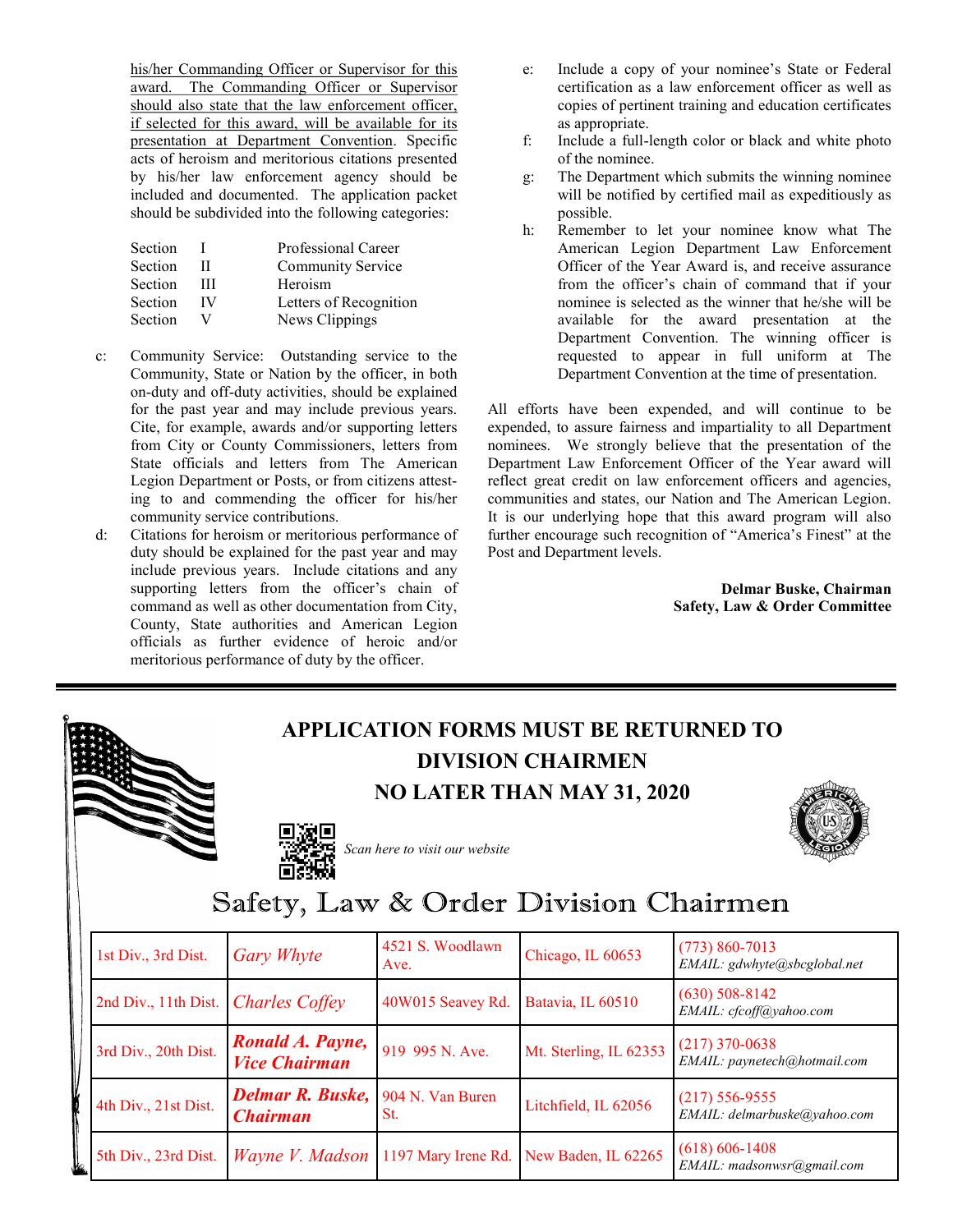## The American Legion Department Law Enforcement Officer of the Year Application Form

| Name                                                                                    |      |                             |      |
|-----------------------------------------------------------------------------------------|------|-----------------------------|------|
|                                                                                         |      |                             |      |
| $City$ $Zip$ $Phone$ $)$ $-I$                                                           |      |                             |      |
|                                                                                         |      |                             |      |
| Length of Service as Law Enforcement Officer                                            |      |                             |      |
|                                                                                         |      |                             |      |
| Agency Name                                                                             |      |                             |      |
| Agency Director Title Title                                                             |      |                             |      |
|                                                                                         |      |                             |      |
| Agency Address                                                                          |      |                             |      |
| $City$ Phone( ) - Phone( ) - Phone                                                      |      |                             |      |
| Sponsoring Post Name____________________No.________District__________Division__________ |      |                             |      |
| Address City City Zip                                                                   |      |                             |      |
| Post Commander's Name                                                                   |      |                             |      |
| Address City Zip                                                                        |      |                             |      |
| Local radio/TV station serving area                                                     |      |                             |      |
| Local newspaper serving area                                                            |      |                             |      |
| Signature of Division Chairman                                                          | Date | Signature of Post Commander | Date |

Application Deadline: **May 31, 2020** (Return to Division Chairmen)